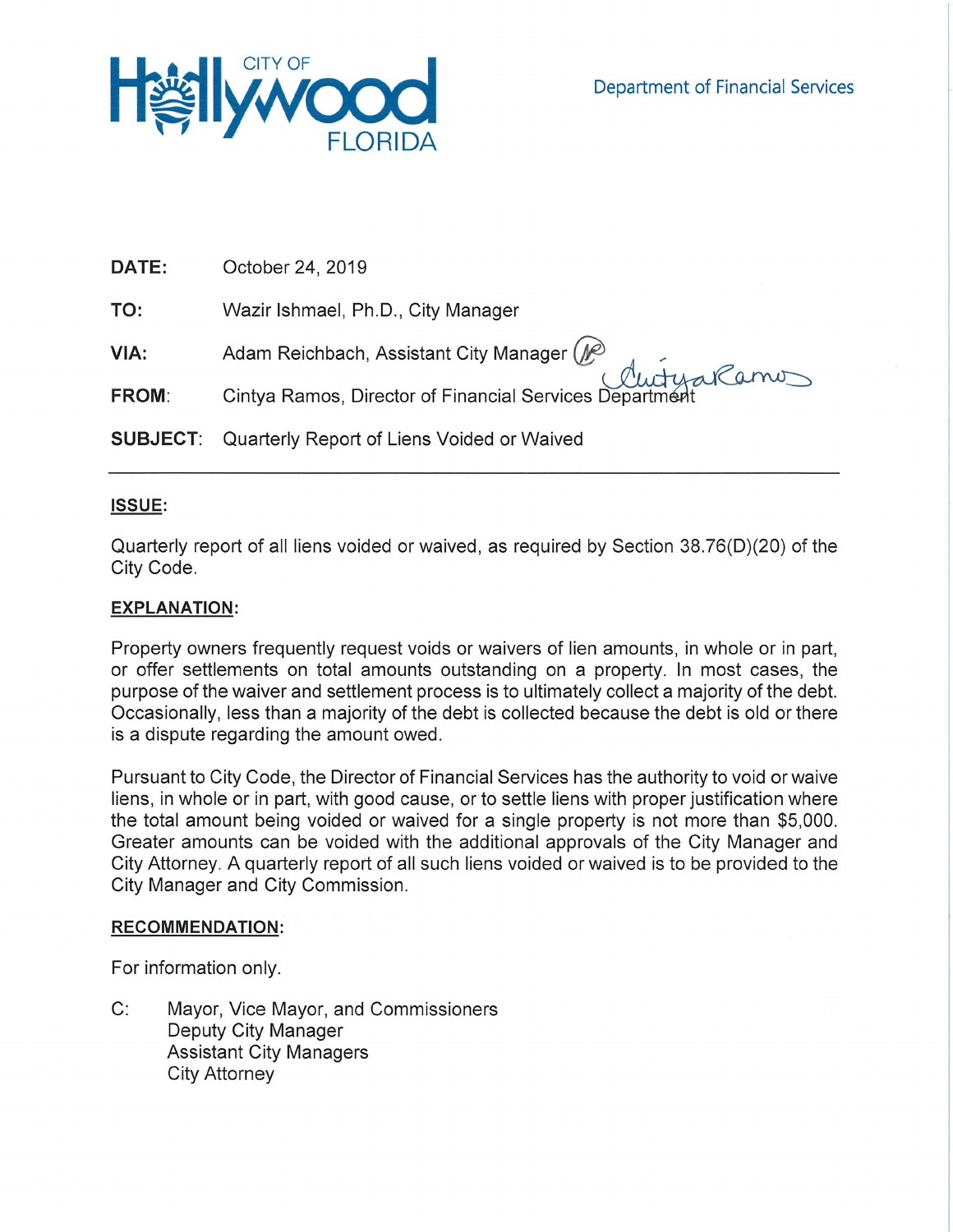#### CITY OF HOLLYWOOD SCHEDULE OF UTILITY LIEN SETTLEMENTS Q3 2019: April - June 2019

| Date | Customer                   | Account<br>Number | <b>Property Address</b>    |    | Original<br>Amount | Amount<br>Adjusted | Amount<br><b>To Collect</b> | Amount<br>Paid | Settlement<br>Comments                                                                                                                                                                           | Waiver<br>Approved By                           |
|------|----------------------------|-------------------|----------------------------|----|--------------------|--------------------|-----------------------------|----------------|--------------------------------------------------------------------------------------------------------------------------------------------------------------------------------------------------|-------------------------------------------------|
|      | 04/04/19 Harold R Dmyterko |                   | 227574 3650 N 36 Ave 24    | S  | 372.00 \$          | $(372.00)$ \$      |                             | \$             | Customer was charged for sanitation<br>services in error. Sanitation services were<br>billed to the customer even though<br>sanitation services are not provided to the<br>customer by the City. | <b>Director of Financial</b><br>Services        |
|      | 04/16/19 Fernando Paniagua |                   | 229354 3252 SW 53 St       | S  | 977.08 \$          | $(977.08)$ \$      |                             | \$             | Settlement requested for water and utility<br>tax. High actual water usage was captured<br>after several estimated readings due to a<br>faulty reading transmitter device (MTU).                 | Director of Financial<br><b>Services</b>        |
|      | 04/18/19 Henri Camillo     |                   | 176184 1006 N Southlake Dr | S  | 208.70 \$          | $(208.70)$ \$      |                             | \$             | Settlement requested for water, sewer, utility<br>tax and late penalties due to a water line<br>break at the water meter.                                                                        | Director of Financial<br>Services               |
|      | 04/18/19 Larry Vindell     |                   | 224862 7801 Simms St       | \$ | 359.70 \$          | $(359.70)$ \$      |                             | \$             | Settlement requested for water and utility<br>tax. High actual water usage was captured<br>after several estimated readings due to a<br>faulty reading transmitter device (MTU).                 | Director of Financial<br>Services               |
|      | 04/18/19 Nadine Litterman  |                   | 180582 1708 Adams St       | ß. | 215.00 \$          | $(215.00)$ \$      |                             | \$             | Settlement requested for water and utility<br>tax. High actual water usage was captured<br>after several estimated readings due to a<br>faulty reading transmitter device (MTU).                 | Director of Financial<br>Services               |
|      | 04/18/19 Sharon L Crewss   |                   | 215554 804 S Southlake Dr  |    | 386.65 \$          | $(386.65)$ \$      |                             | \$             | Settlement requested for water, sewer and<br>utility tax. High actual water usage was<br>captured after several estimated readings<br>due to a faulty reading transmitter device<br>(MTU).       | Director of Financial<br><b>Services</b>        |
|      | 04/18/19 Gustaw Kukielka   |                   | 110754 7513 Hayes St       |    | 441.77 \$          | $(441.77)$ \$      |                             | \$             | Settlement for water, sewer and utility tax<br>due to repairs by contractor hired by the<br>City.                                                                                                | <b>Director of Financial</b><br><b>Services</b> |
|      | 04/25/19 Zuleika Castro    |                   | 210758 2316 Van Buren St 3 | S  | 325.00 \$          | $(325.00)$ \$      |                             | \$             | Settlement for water and utility tax due to<br>high usage related to a leak. Settlement of<br>previous customer's outstanding charges.                                                           | Director of Financial<br><b>Services</b>        |
|      | 04/30/19 Christie Canton   |                   | 130860 5729 Wiley St       |    | 314.84 \$          | $(314.84)$ \$      |                             | \$             | Settlement for water, sewer and utility tax<br>due to high usage related to a leak.<br>Settlement of current customer's<br>outstanding charges.                                                  | <b>Director of Financial</b><br>Services        |
|      | 04/30/19 NKM CORP BLDG #3  |                   | 199554 1736 Mayo St        |    | 744.00 \$          | $(744.00)$ \$      |                             | \$             | Customer was charged for sanitation<br>services in error. Sanitation services were<br>billed to the customer even though<br>sanitation services are not provided to the<br>customer by the City. | Director of Financial<br>Services               |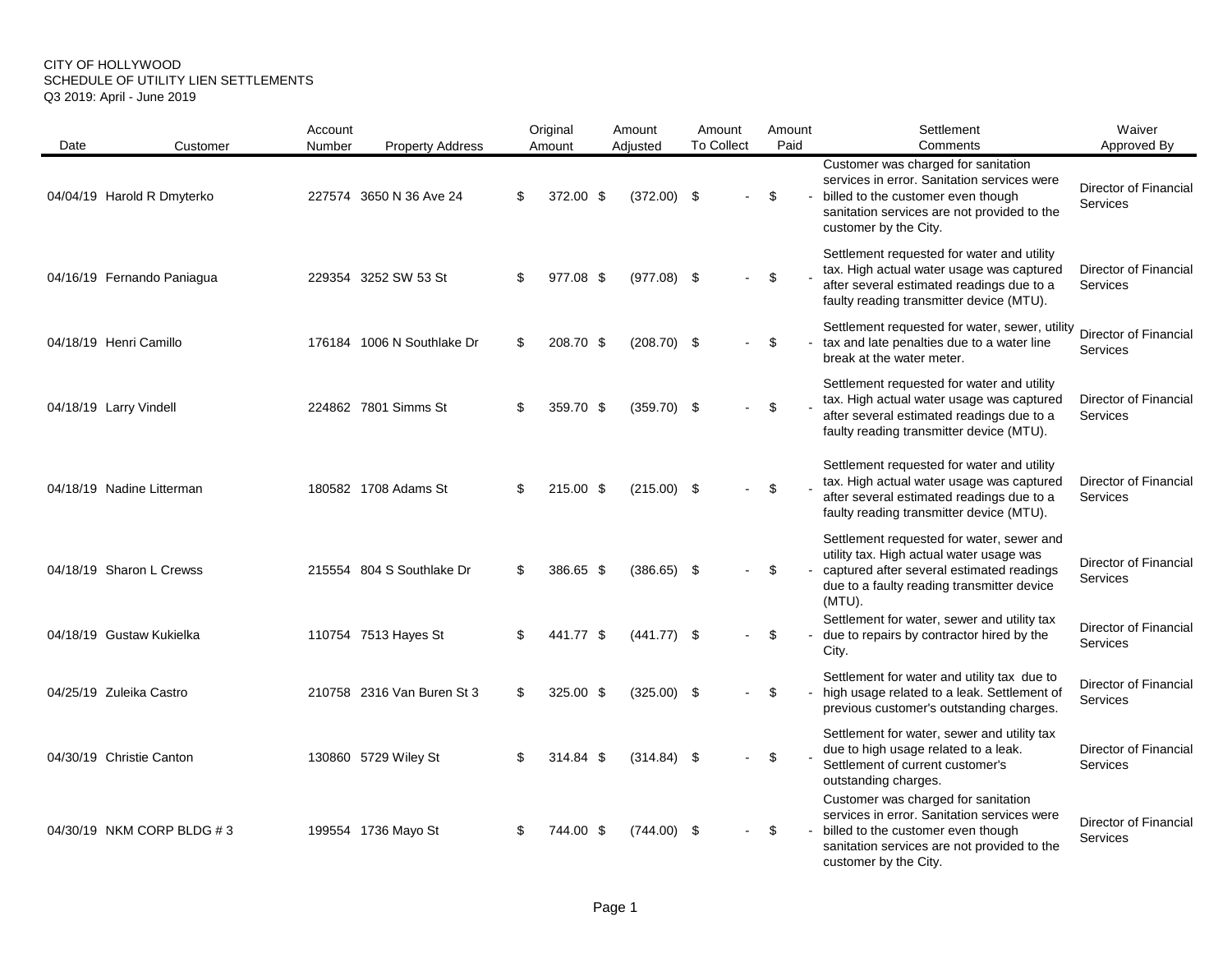#### CITY OF HOLLYWOOD SCHEDULE OF UTILITY LIEN SETTLEMENTS Q3 2019: April - June 2019

| Date | Customer                             | Account<br>Number | <b>Property Address</b>      |     | Original<br>Amount | Amount<br>Adjusted | Amount<br><b>To Collect</b> |                |     | Amount<br>Paid | Settlement<br>Comments                                                                                                                                                                           | Waiver<br>Approved By                           |
|------|--------------------------------------|-------------------|------------------------------|-----|--------------------|--------------------|-----------------------------|----------------|-----|----------------|--------------------------------------------------------------------------------------------------------------------------------------------------------------------------------------------------|-------------------------------------------------|
|      | 05/15/19 Ann M. Murray               |                   | 125262 611 N 70 Ave          |     | 474.33 \$          | $(474.33)$ \$      |                             |                | \$  |                | Settlement for water, sewer and utility tax<br>due to increase in consumption coincides<br>with the repairs by contractor hired by the<br>City.                                                  | Director of Financial<br>Services               |
|      | 06/03/19 JWC DANIA LLC               |                   | 256216 3174 Stirling Rd B2   | \$  | 184.97 \$          | $(184.97)$ \$      |                             | $\blacksquare$ | \$  |                | Customer was charged for sanitation<br>services in error. Sanitation services were<br>billed to the customer even though<br>sanitation services are not provided to the<br>customer by the City. | Director of Financial<br>Services               |
|      | 06/03/19 Alexis Fernandez            |                   | 221142 336 Glenn Pkwy        |     | 2,231.52 \$        | $(2,231.52)$ \$    |                             |                | \$  |                | Customer was charged for sewer service in<br>error. Sewer services were billed to the<br>customer even though this location is not<br>connected to the City sewer line.                          | Director of Financial<br>Services               |
|      | 06/03/19 SBR REALTY CORP             |                   | 216736 3900 S Ocean Dr PkLot | \$. | 372.00 \$          | $(372.00)$ \$      |                             | $\overline{a}$ | -\$ |                | Customer was charged for sanitation<br>services in error. Sanitation services were<br>billed to the customer even though<br>sanitation services are not provided to the<br>customer by the City. | Director of Financial<br><b>Services</b>        |
|      | 06/06/19 ROYAL OAKS UNITED LLC       |                   | 256216 3174 Stirling Rd B2   | \$  | 96.10 \$           | $(96.10)$ \$       |                             | $\overline{a}$ | \$  |                | Customer was charged for sanitation<br>services in error. Sanitation services were<br>billed to the customer even though<br>sanitation services are not provided to the<br>customer by the City. | Director of Financial<br><b>Services</b>        |
|      | 06/06/19 HOLLYWOOD ALL SUITE, LLC    |                   | 217092 323 Polk St           |     | 744.00 \$          | $(744.00)$ \$      |                             |                | \$  |                | Customer was charged for sanitation<br>services in error. Sanitation services were<br>billed to the customer even though<br>sanitation services are not provided to the<br>customer by the City. | <b>Director of Financial</b><br><b>Services</b> |
|      | 06/11/19 James Forte                 |                   | 106450 6660 Cody St          |     | 621.64 \$          | $(621.64)$ \$      |                             | ä,             | \$  |                | Settlement requested for water and utility tax Director of Financial<br>due to repairs by underground staff.                                                                                     | <b>Services</b>                                 |
|      | 06/11/19 Herschel & Veroncia Gelfand |                   | 114064 7050 Taft St          |     | 41.88 \$           | $(41.88)$ \$       |                             |                | \$  |                | Settlement for water, sewer and utility tax<br>due to repairs by contractor hired by the<br>City.                                                                                                | Director of Financial<br>Services               |
|      | 06/11/19 Juana F Gomez               |                   | 231856 1410 N 69 Ter         |     | $30.18$ \$         | $(30.18)$ \$       |                             | $\overline{a}$ | \$  |                | Settlement for water, sewer and utility tax<br>due to repairs by contractor hired by the<br>City.                                                                                                | Director of Financial<br>Services               |
|      | 06/17/19 Carmen R Arias              |                   | 110316 7351 Garfield St      |     | 549.75 \$          | $(549.75)$ \$      |                             | $\omega$       | \$  |                | Settlement requested for water and utility<br>tax. High actual water usage was captured<br>after several estimated readings due to a<br>faulty reading transmitter device (MTU).                 | Director of Financial<br>Services               |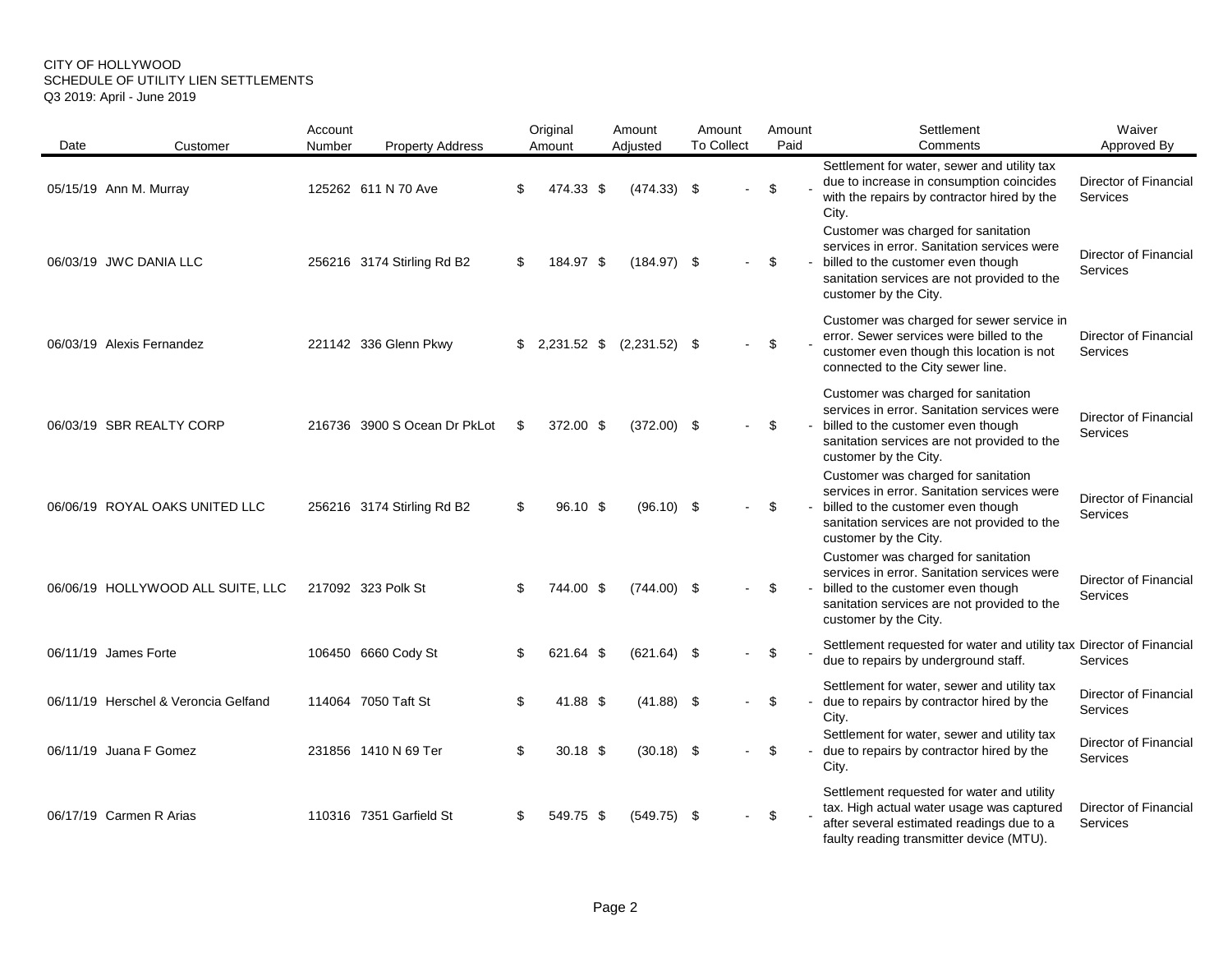#### CITY OF HOLLYWOOD SCHEDULE OF UTILITY LIEN SETTLEMENTS Q3 2019: April - June 2019

| Date                         | Customer                          | Account<br>Number | <b>Property Address</b>  |     | Original<br>Amount          | Amount<br>Adjusted |               | Amount<br><b>To Collect</b> | Amount<br>Paid | Settlement<br>Comments                                                                                                                                                                           | Waiver<br>Approved By                    |
|------------------------------|-----------------------------------|-------------------|--------------------------|-----|-----------------------------|--------------------|---------------|-----------------------------|----------------|--------------------------------------------------------------------------------------------------------------------------------------------------------------------------------------------------|------------------------------------------|
| 06/17/19 Frances D. Speights |                                   |                   | 108992 2621 N 72 Way     | \$  | 401.89 \$                   |                    | $(401.89)$ \$ | $\sim$                      | \$             | Settlement requested for water and utility<br>tax. High actual water usage was captured<br>after several estimated readings due to a<br>faulty reading transmitter device (MTU).                 | Director of Financial<br>Services        |
|                              | 06/17/19 HOLLYWOOD ALL SUITE, LLC |                   | 217090 321 Polk St       |     | 372.00 \$                   |                    | $(372.00)$ \$ | $\sim$                      | -\$            | Customer was charged for sanitation<br>services in error. Sanitation services were<br>billed to the customer even though<br>sanitation services are not provided to the<br>customer by the City. | Director of Financial<br>Services        |
|                              | 06/24/19 EVENING STARMHC, LLC     |                   | 118094 6101 Cleveland St | \$. | 341.00 \$                   |                    | $(341.00)$ \$ | $\sim$                      | \$             | Customer was charged for sanitation<br>services in error. Sanitation services were<br>billed to the customer even though<br>sanitation services are not provided to the<br>customer by the City. | Director of Financial<br><b>Services</b> |
| 06/24/19 Anthony Crispe      |                                   | 215942            | 1234 Harrison St         | \$. | $23.22$ \$                  |                    | $(23.22)$ \$  | $\sim$                      | \$             | Settlement requested for water and utility tax<br>due to corroded and deterioarted condition<br>of the current water pipe which caused a<br>leak when relocating the meter by the City.          | Director of Financial<br>Services        |
|                              |                                   |                   | <b>TOTAL</b>             |     | $$10,829.22$ $$(10,829.22)$ |                    |               | \$.                         | \$             |                                                                                                                                                                                                  |                                          |